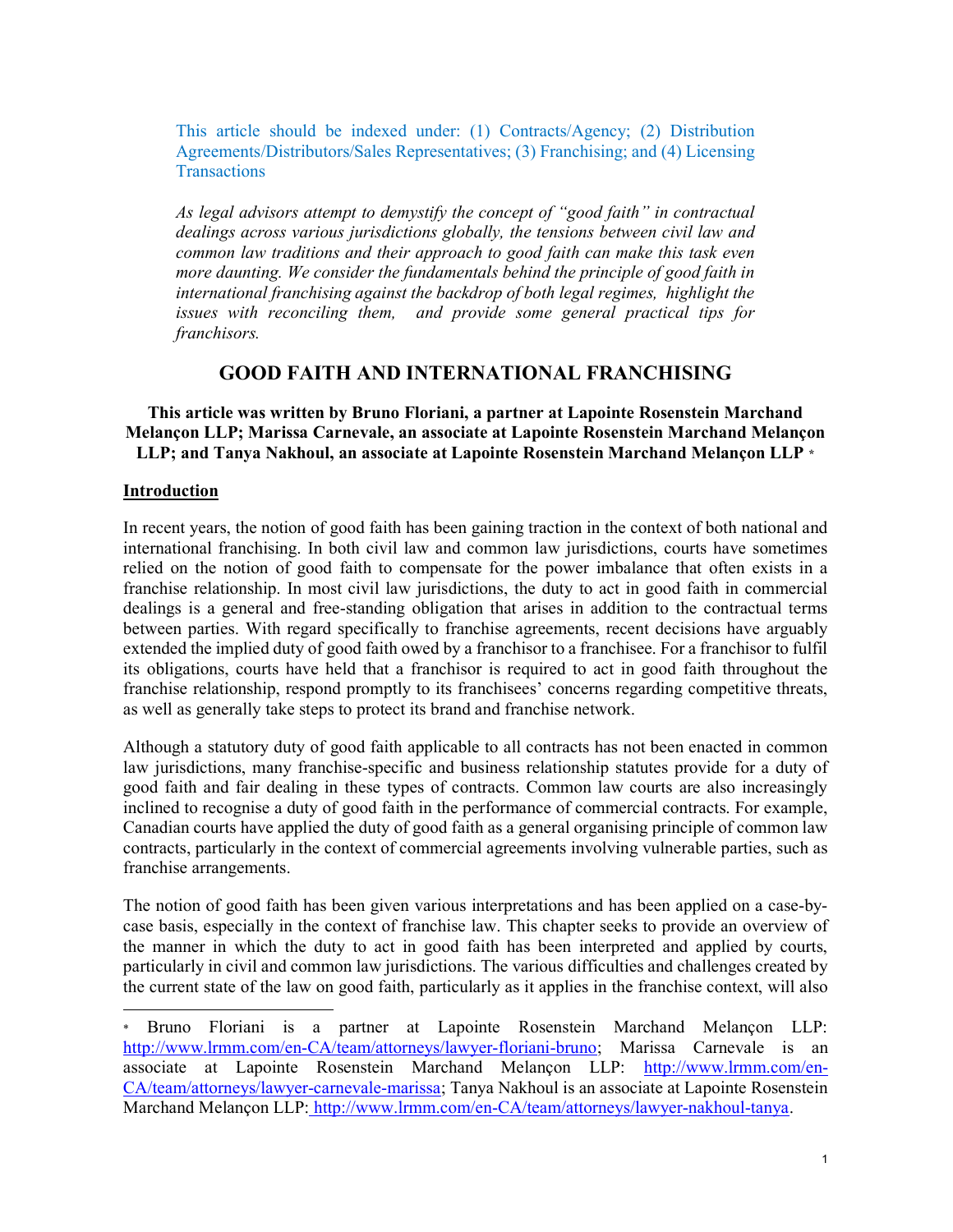be discussed. Finally, the authors will present practical tips for franchisors in order to comply with their duty to act in good faith. It is important to note that although this chapter draws on examples of Canadian case law, the issues addressed in this article commonly arise in cross-border franchising.

### Principles of good faith in the civil law tradition

## General overview

In many civil law jurisdictions, the duty to act in good faith in commercial dealings is a general and free-standing obligation codified by statute. For example, a fulsome obligation applicable to all contracts exists in Canada's civil law province, Quebec, which imposes a legal requirement for all parties to conduct themselves in good faith during both contractual and pre-contractual dealings. The obligation to act in good faith applies to the execution of the agreement, the fulfilment of the parties' respective obligations, and the way in which the contract is terminated. Therefore, parties are required to act in good faith throughout the entirety of their contractual relationship, in addition to respecting the express terms of their contractual agreement. Moreover, while the notion of good faith is farreaching and applicable to many situations in the civil law tradition, the principle is not typically viewed as yielding a particular result or outcome, but rather informs the manner in which parties to a contract must conduct themselves, and provides the basis for considering the reasonableness and sufficiency of their actions in a given set of circumstances.

### Good faith in franchise agreements

Civil law courts have often characterised franchise agreements as contracts of adhesion given that they typically contain standardised clauses that are not freely negotiated between the parties. Courts have justified reading an implied duty to act in good faith into franchise agreements and have imposed obligations on franchisors that go beyond the terms of the franchise agreement based on the existence of an inherent power imbalance between the franchisor and the franchisee.

Furthermore, the relationship between a franchisor and a franchisee is often described as being of a long-term and relational nature. Therefore, the judiciary is inclined to read in a more robust duty of good faith into franchise agreements considering that such agreements do not always spell out all of the terms between the parties in an explicit manner, as is often the case with long-term relationships. However, courts have also held that there is no fiduciary duty that exists between a franchisor and a franchisee.

In recent decisions, Canadian civil law courts in particular have broadly interpreted, and arguably significantly extended, the duty of good faith owed by a franchisor to a franchisee. Various examples of specific duties that flow from the duty to act in good faith in franchise agreements are discussed below.

# Duty to disclose

To act in good faith, franchisors have a pre-contractual duty to furnish accurate and up-to-date information to prospective franchisees regarding their business operations. This requirement is based on the general duty of good faith in contracts, and may in certain cases extend to the fulsome disclosure requirements set forth in specific franchise disclosure laws. In any event, this precontractual disclosure is typically required in order to allow franchisees to access information they need in order to make informed investment decisions. The franchisor must therefore disclose all material information that is likely to influence the franchisee's decision in acquiring a franchise, as well as all information that the franchisee needs to operate the franchise.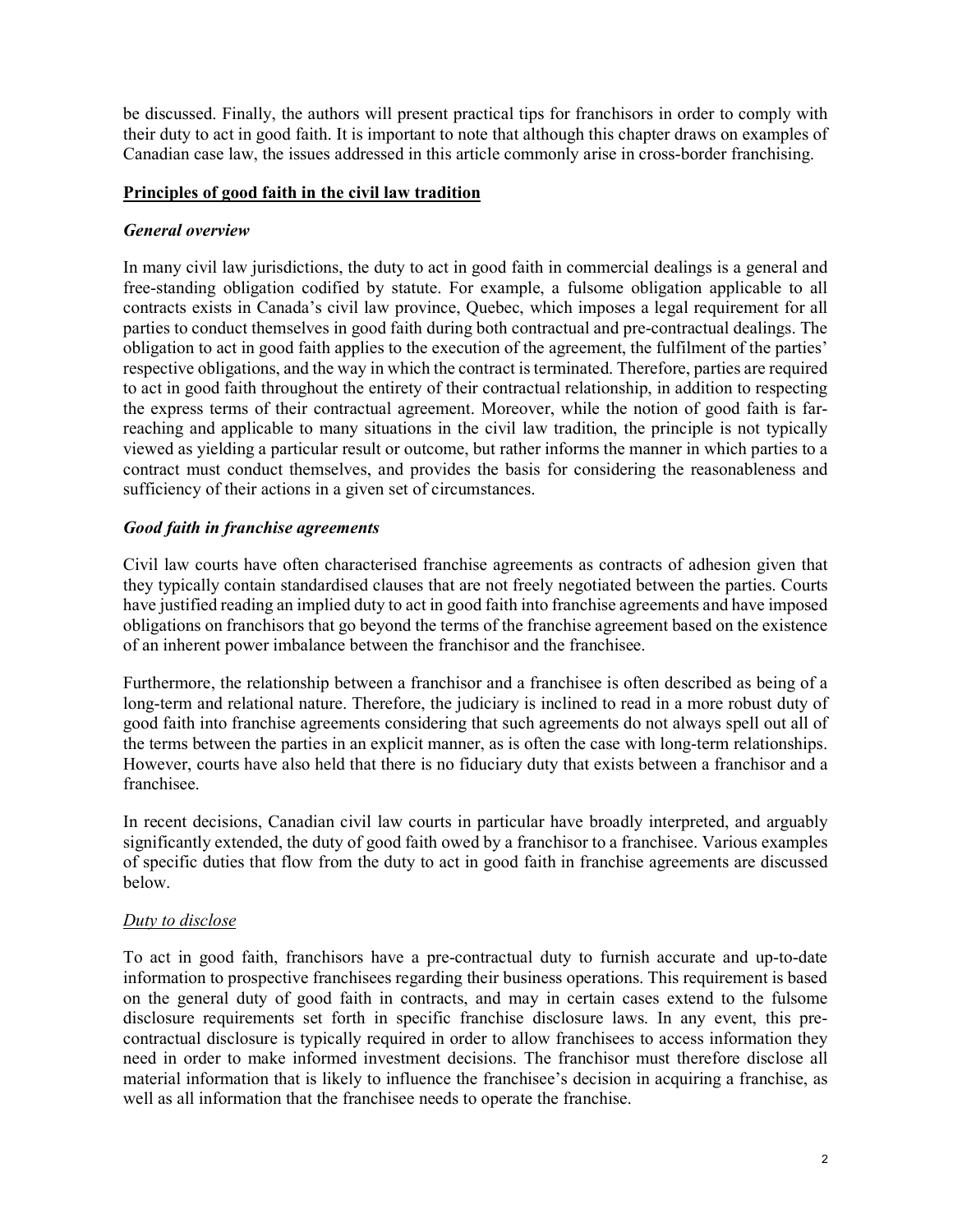Given the general nature of the good faith obligation in civil law, there is no specific disclosure checklist that must be satisfied in each franchise context; however, a franchisor is required to exercise discretion and judgment in making its pre-contractual disclosures. As such, any facts or occurrences known to the franchisor that may impact a franchisee's decision to contract must be brought to light in a timely manner.

## Duty to collaborate and provide technical and commercial support

According to case law, franchisors are required to collaborate with their franchisees, meaning that franchisors must act in a reasonable manner and diligently towards their franchisees. Similarly, franchisors are required to provide technical and commercial assistance to their franchisees throughout the course of their relationship. The rationale is that the franchisor possesses a certain level of know-how and expertise required to thrive in its domain and must therefore support its franchisees to counterbalance the 'asymmetry of knowledge' that exists between the franchisor and the franchisee. This entails that the franchisor must provide its franchisees with the tools that will enable them to (i) develop their business, (ii) prevent economic loss or at least minimise its impact, and (iii) resist competition from other franchise networks.

### Duty to compete fairly with the franchisee

The duty to act in good faith would not preclude a franchisor from competing with its franchisees (assuming, of course, the absence of contractual obligations to this effect in favour of the franchisee). However, the franchisor owes an obligation of loyalty towards its franchisees in that, if a franchisor opts to compete with its franchisee, it must ensure that it continues to perform its legal obligations towards the latter and that it acts in such a way that the franchisee may continue to enjoy the benefits of its franchise.

# Duty to protect the franchise brand

Civil law courts have also held that a franchisor has a duty to protect its brand and network that goes beyond the explicit terms of the franchise agreement. This is a duty that is owed not only to each individual franchisee, but also to the entire franchise network as a whole. To fulfil this duty, a franchisor is required to (i) act in good faith throughout the franchise relationship, (ii) respond promptly to its franchisees' concerns regarding competitive threats, and (iii) generally take steps to provide adequate brand management and protect its brand and franchise network. What must be avoided by franchisors is a maintenance of the status quo or a 'business as usual' attitude in the face of significant changes in the market. If the franchisor demonstrates that it has made concrete efforts in protecting and enhancing its brand, and yet in spite of these efforts, competitors have encroached on the franchisee's business, the franchisee will likely have no basis for a complaint.

In line with its duty to protect the franchise brand, the franchisor is also required to 'police' the franchise network, meaning that franchisors must actively monitor and endeavour to curtail relationships with delinquent or 'free-riding' franchisees in order to ensure the viability and profitability of the franchise network as a whole.

### Principles of good faith in the common law tradition

### General overview

Unlike in the civil law tradition, a freestanding general duty of good faith in contracts does not specifically exist under common law. Common law courts have traditionally described the concept of good faith as 'inherently repugnant to the adversarial position of the parties' and 'unworkable in practice'. However, good faith and the role of implied contractual terms are gaining traction,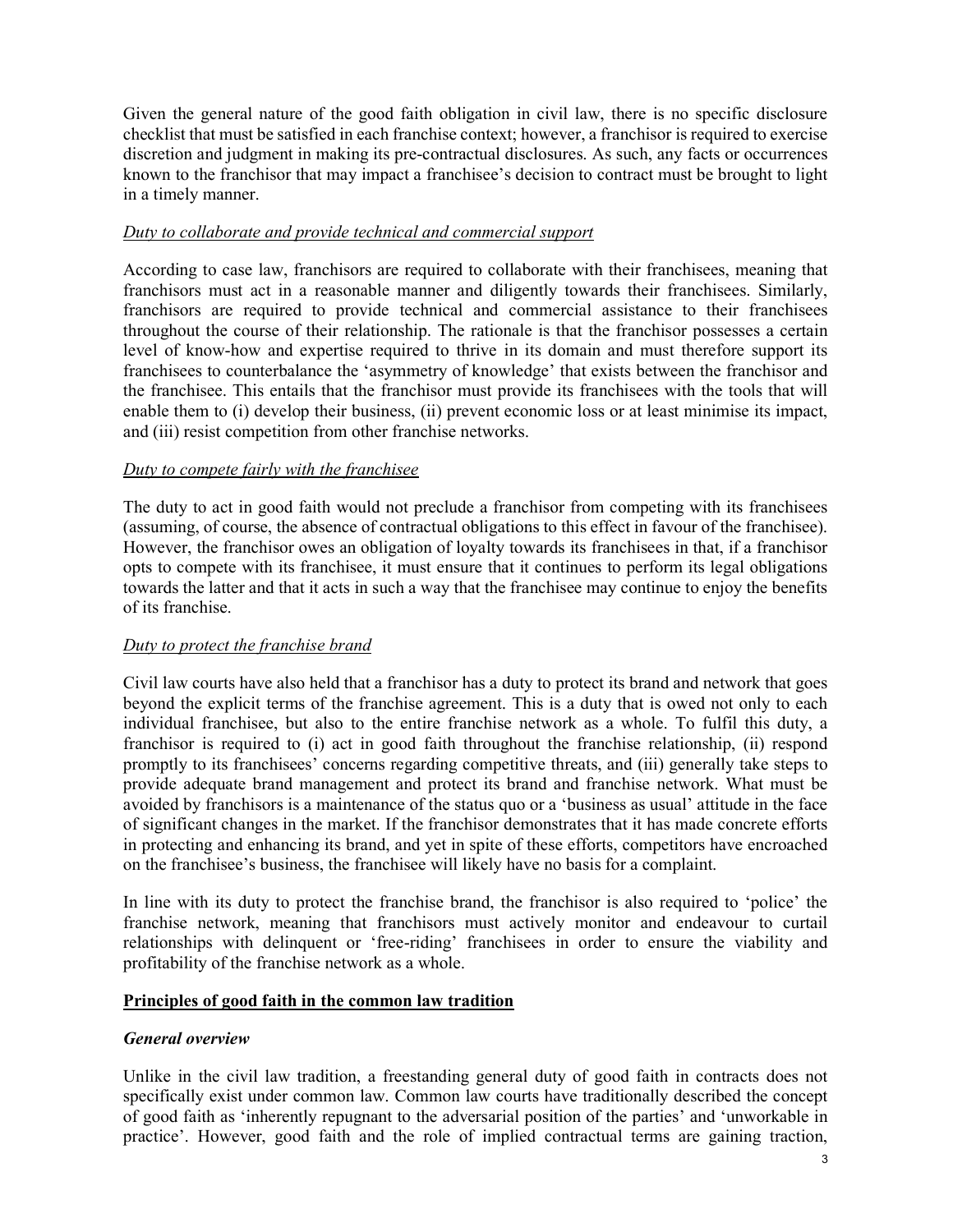particularly under Canadian common law. Canadian courts have recently held that contractual parties have a duty to act honestly in contractual performance, which is a manifestation of an 'organizing principle of good faith performance in contracts'. Parties must therefore refrain from lying or otherwise knowingly misleading each other about matters directly linked to the performance of the contract. It has essentially been found that a basic level of honesty is required so as to guarantee the 'proper functioning of commerce'.

Although courts have provided helpful tools to understand the current state of the good faith notion at common law, it remains unclear whether a good faith obligation is being imposed as a matter of law, as a matter of contractual terms implied by law or facts, or as a matter of contract interpretation.

### Good faith in franchise agreements

As is the case in civil law jurisdictions, vulnerable contractual parties, such as franchisees, have often been given special consideration under the common law. Despite the lack of a general freestanding obligation, a duty to act in good faith has been recognised in certain common law cases in the context of a franchisor–franchisee relationship. Courts have found that a franchise agreement is a type of contract of adhesion, implying long-term partnerships that require mutual cooperation and consideration. Courts have therefore taken these factors into account when interpreting the scope of the duties to act honestly and in good faith as they apply to franchisors and franchisees. Courts have also cautioned that the determination as to whether a duty of good faith has been breached will be contingent upon all of the surrounding circumstances of a particular case – i.e., the specific conduct that would be expected of a party must be considered on a case-by-case basis.

Moreover, unlike in the civil law tradition, common law courts are divided as to whether terms can be implied in a contract by reason of the duties of good faith and honest performance where there is otherwise no indication that contracting parties agreed to an implied term or where the term sought to be implied was found to be inconsistent with the express terms of the contract.

Although the approach of common law courts to the duty of good faith in franchise agreements has been inconsistent at times, the content of the duty of good faith in the franchise context may be summarised as follows:

- the franchisor must exercise its powers under the franchise agreement in good faith and with due regard to the interests of the franchisee;
- the franchisor must observe standards of 'honesty, fairness and reasonableness' and take into account the interests of its franchisees;
- the parties must not act in such a way that 'eviscerates or defeats the objectives of the agreement' or 'destroys the rights of the franchisee to enjoy the fruits of the contract';
- neither party must substantially reduce the benefit of the bargain for the other, or cause significant harm to the other, in a manner contrary to the original intention and expectation of the parties; and
- where the franchisor is given discretion under the franchise agreement, it must be exercised reasonably and with proper justification, and may not be done subjectively, capriciously, or in a manner inconsistent with the reasonable expectations of the parties.

While common law courts have not been as explicit as civil law courts with regard to the duties that flow from the 'organizing principle of good faith', many franchise and business relationship statutes impose a duty of fair dealing on parties to such agreements.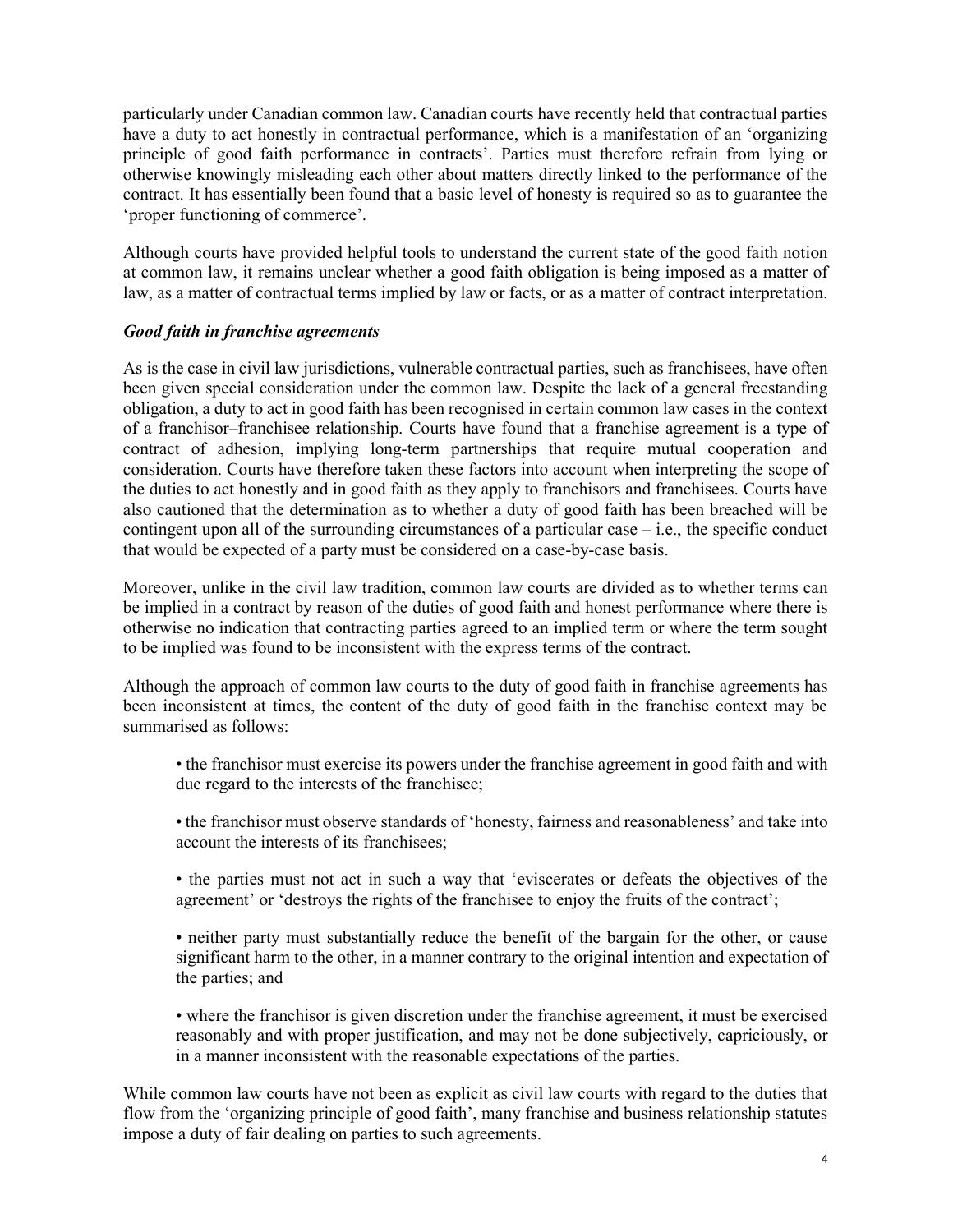## Statutory duty of fair dealing in franchise relationships

Franchise legislation in many jurisdictions imposes a general obligation of fair dealing on the parties in the performance and enforcement of their franchise agreement; for example, Canadian franchise disclosure laws set out such duties. To fulfil this duty, franchisors must perform and enforce the franchise agreement in a manner that takes into account the interests of franchisees. More specifically, when contemplating system-wide changes, a franchisor must consider the interests of the entire franchise network, as opposed to the interests of individual franchisees. Additionally, before making system-wide changes, franchisors should engage in 'meaningful consultation' with their franchisees; it has even been suggested that engaging in a nonbinding consultation process can allow a franchisor to potentially 'build an evidentiary record that can be deployed . . . in defence of allegations of bad faith'.

Furthermore, franchisors are usually subject to stringent statutory pre-contractual disclosure obligations, which require them to provide a franchise disclosure document to every proposed franchisee before the sale of a franchise. In the context of the renewal of franchise agreements, Canadian common law courts have held that a franchisor will have breached its duty of fair dealing if it unduly withholds information so as to preclude a franchisee from exercising its right to renewal. The duty of fair dealing also prevents franchisors from exercising termination rights in an unreasonable or abusive manner.

Although case law has provided some guidance as to how the statutory duty of fair dealing should be interpreted, the extent of this codified common law obligation is far from settled. Still, given that the duty of fair dealing does not generally 'override' unequivocal contractual provisions in the common law tradition, the breadth and scope of this duty may be mitigated by clearly drafted provisions of a franchise agreement.

# Challenges created by the duty of good faith

There are several difficulties and challenges that arise as a result of the current state of the law on good faith, particularly as it applies in the franchise context. These issues include a lack of a uniform definition of the notion of good faith, limited guidance on the practical application of the notion of good faith, as well as difficulty in reconciling an implied duty of good faith with the freedom of contract of parties to a franchise relationship.

# Lack of a uniform definition of the notion of good faith

As discussed above, the civil law and common law traditions have very different approaches in characterising the notion of good faith. In each case, the duty of good faith, as it applies in the context of franchise agreements, plays a different role. On the one hand, in civil law jurisdictions, the duty to act in good faith appears to imply a positive obligation to take affirmative steps to, inter alia, support franchisees throughout the franchise relationship and be responsive to threats faced by the franchise brand against competition. On the other hand, the common law duty of honest performance, which originates from a general 'organizing principle of good faith', seems to call for a negative obligation for franchisors to refrain from acting in a capricious manner towards franchisees. Perhaps more importantly, while the distinction between the application of the principle of good faith in these diverging legal traditions may not always be described as simply, it is generally accepted that the notion of good faith in civil law would impose more significant expectations and obligations on a franchisor, and likely sooner, than would similar concepts under common law.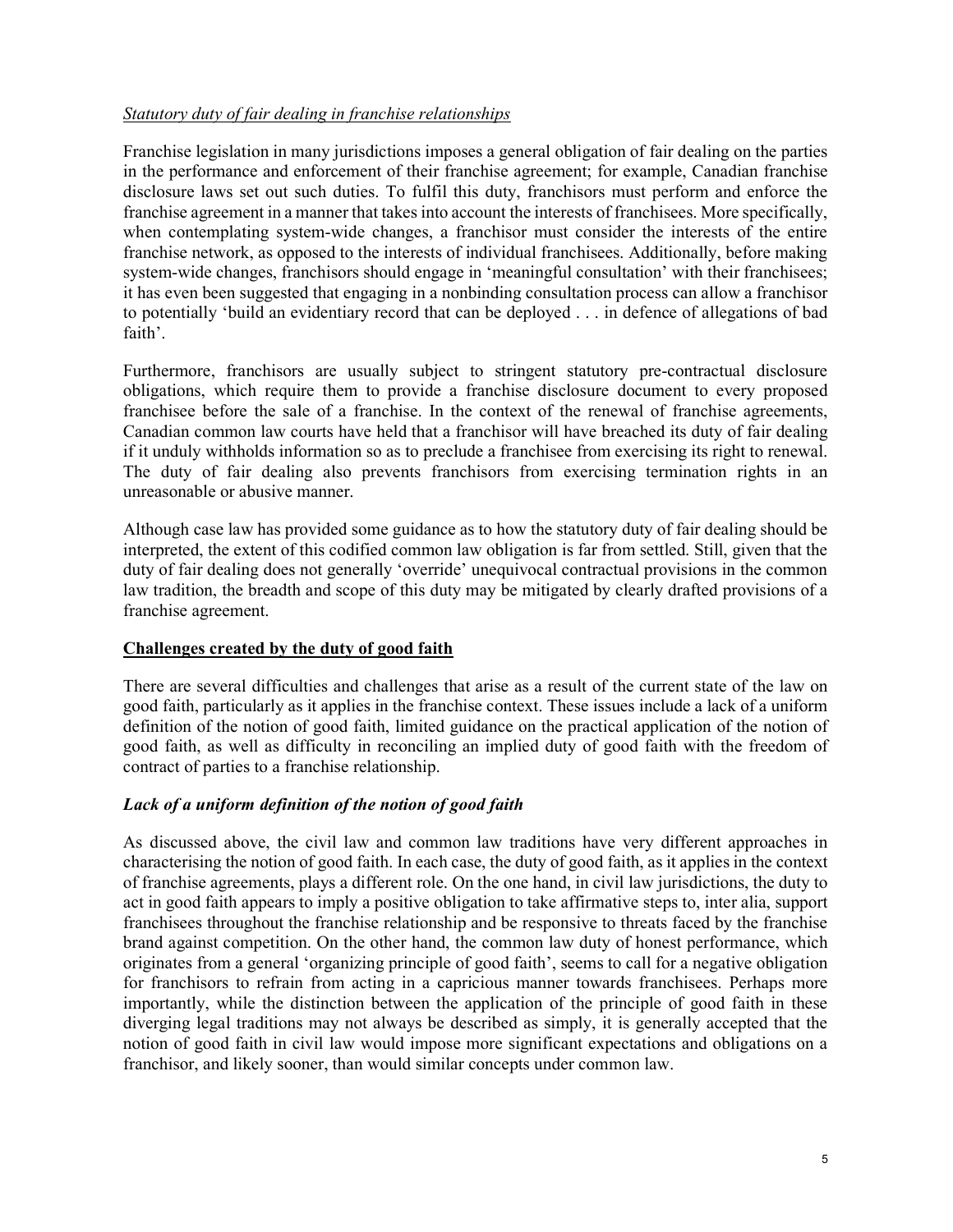# Practical application of the notion of good faith

The concept of good faith remains difficult to apply in practice. Courts have used sweeping terms such as 'loyalty', 'reasonableness', 'collaboration' and 'honesty' to describe the notion of good faith. Although courts have stated that the duty of good faith is not a 'panacea', and that a franchisor is not required to guarantee the success of its franchisee's business, courts have provided limited guidance as to the practical application of the notion of good faith and the duties that flow from this notion, including in the context of franchise agreements, as well as other categories of contracts involving vulnerable parties.

Moreover, many of the cases that have shaped franchisors' good faith obligations in both civil law and common law jurisdictions rely heavily on the factual circumstances arising in a particular context, which suggests that they may be rightfully distinguished in all but a few cases. It has even been posited that the malleable nature of the notion of good faith has given rise to inconsistent 'ad hoc jurisprudence'. The extent to which these cases may be applied to franchisors and franchisees at large is therefore debatable.

### Implied duty of good faith versus the freedom of contract

Some authors contend that the far-reaching nature of the obligation of good faith, particularly in the civil law tradition, unduly interferes with the parties' freedom of contract and may lead to uncertainty and unpredictability in commercial relationships. Where a duty of good faith is read into franchise agreements, it makes it difficult for franchisors to anticipate the types of obligations they must uphold. Indeed, in certain circumstances, a franchisor who has otherwise respected the explicit terms of its contract with a franchisee may be found to have breached its duty to act in good faith. This lack of certainty can be quite disturbing in practice.

### Practical suggestions for franchisors

While the meaning of good faith is likely to continue to significantly evolve in response to current trends and future litigation, franchisors are encouraged to perform and enforce the terms of their franchise agreements in a manner consistent with the principles presented in this chapter. Regardless of where their franchise network is operating, franchisors should proceed with caution as the fundamental principles of good faith and honesty will undoubtedly continue to inform their conduct throughout their relationship with franchisees. More particularly, franchisors may consider implementing some or all of the following practical tips, with a view to complying with the duty to act in good faith and circumscribing the scope of their obligations that may lead to claims of unfair practices or conduct inconsistent with the requirements of good faith in any particular circumstances:

• ensure that they have carefully studied the good faith requirements in each jurisdiction where they wish to operate and, in particular, consider that their good faith obligations will likely prove to be more cumbersome in civil law jurisdictions;

• to avoid interpretative ambiguity and mitigate the risk that courts will read in more onerous obligations for a brand than were intended, franchisors should critically review their franchise agreements with a view to removing statements pertaining to the significant value and goodwill of their trademarks and business model, as well as any provisions that may be construed as commitments to enhance or engage in continued development of their brand;

• include provisions in the franchise agreement pursuant to which franchisees expressly acknowledge and agree that the franchisor is entitled to make decisions and take actions in the exercise of its discretion or rights with respect to an individual franchisee with a view to protecting or otherwise benefiting the franchised system or network generally;